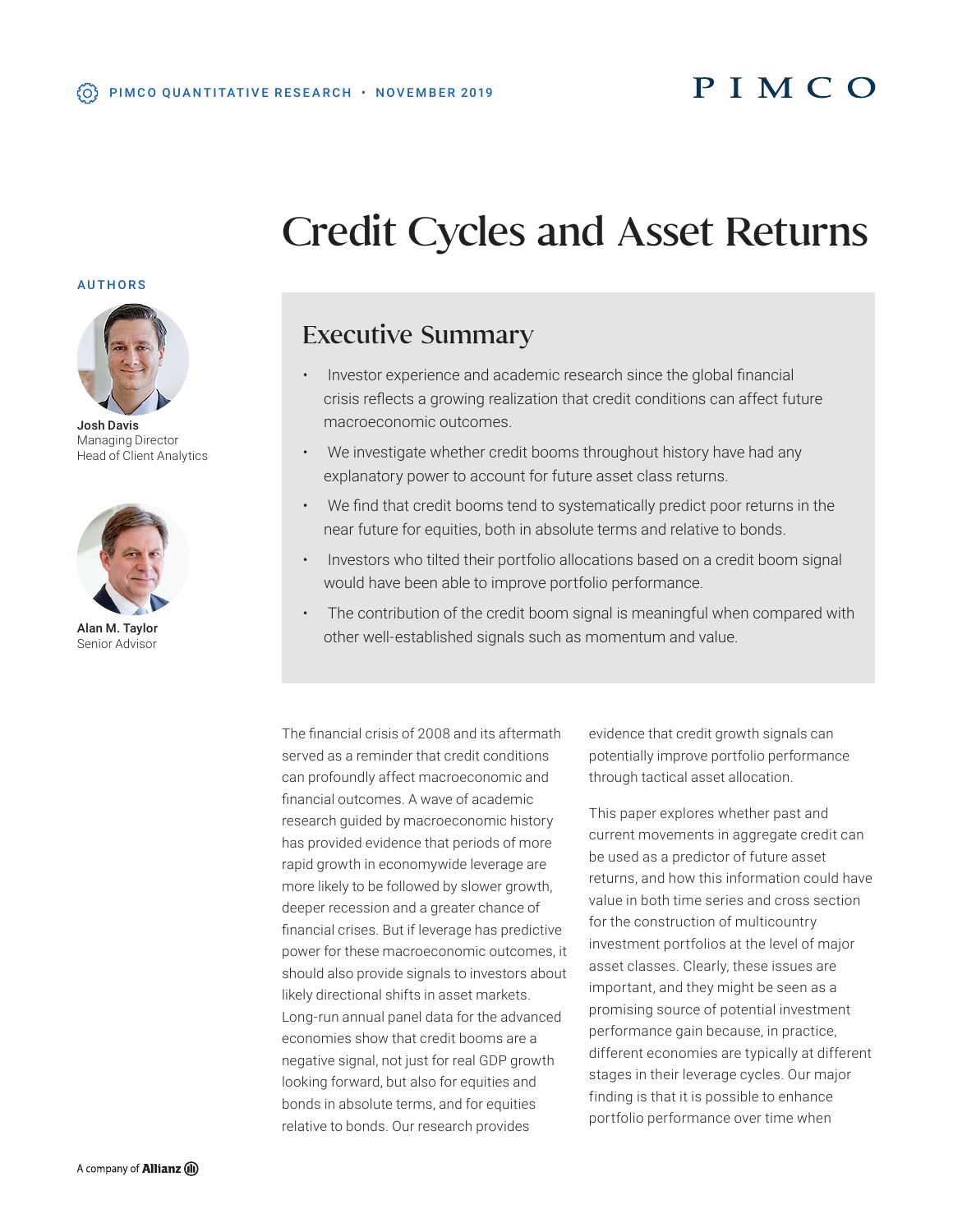investors' allocation weights are tilted away from a benchmark 60/40 portfolio based on credit cycle information's predictive content for asset returns.

This study is motivated by important findings in the academic literature on macrofinance over the past 10 years, in the aftermath of the global financial crisis. That research has found consistent and significant links between the credit cycle and subsequent outcomes, such as the risk of a financial crisis, the pace of GDP growth, the level of aggregate investment, and changes in house prices and interest rates. The evidence comes not simply from the recent past but from historical samples going back to the late 19<sup>th</sup> century.<sup>1</sup> Moreover, newer evidence suggests that these relationships are not merely predictive but may also reflect a direct causal link to credit supply shocks, with important implications for the future design of macroeconomic models.2

If credit does have a predictive relationship to real and financial outcomes in the macroeconomy, we think it is natural to ask whether such information can be useful to investors. Do movements in aggregate credit predict future asset returns? Is the relationship statistically significant? Do the effects last for a long time? Would reacting to such signals produce portfolios with better performance as a result of tilts in asset allocation across countries and across time? We present new evidence to support the view that credit history has the potential to profitably inform portfolio positioning.

## **DATA SOURCES**

At the annual frequency, we use the Jordà-Schularick-Taylor [\(JST\) long-run historical panel data set \(http://www.](http://www.macrohistory.net/data/) macrohistory.net/data/). This data source runs at an annual frequency for 1870–2015 for as many as 17 advanced economies. It provides a private credit measure based on bankloans-to-GDP, and it now includes total real returns to four major asset classes (equities, housing, government bonds and government bills).

For our empirical work, we need a suitable candidate credit boom signal. We use the change in the credit (bank loans)– to-GDP ratio over three years (denoted as D3CREDGDP, in country *i* at time *t*). Researchers have used a variety of lag structures, but a window of about three to five years captures medium-term credit cycles and has good predictive performance for macroeconomic outcomes.3 For comparability, and to avoid data mining and optimization based on asset returns, we take this lag structure directly from the literature and apply it naively.

#### **REGRESSION ANALYSIS OF PREDICTED RETURNS**

Our first step is to more rigorously develop and test models of asset returns, using leverage signals to strengthen the basic idea.

To investigate return forecasting ability, we apply the method of local projections.4 We use panel ordinary least squares (OLS) regression to forecast cumulative USD total returns as a function of the lagged three-year average credit growth D3CREDGDP, and other controls. Our exact model specification is

(1) log total USD return*i,t+h* – log total USD return*i,t*  $=$   $a^h$  +  $b^h$  D3CREDGDP<sub>it</sub> +  $c^h$  X<sub>it</sub> +  $e_{it}$ 

where the outcome variable is the *h*-year-ahead cumulative total USD returns on equities or bonds in country *i* at year *t*. The other controls,  $X_{i,j}$  include country fixed effects and macro variables in the form of lagged inflation and lagged real GDP per capita growth. We also include two now conventional and widely used asset pricing factors, momentum (one-year lagged total return) and value (equity dividend yield or real bond yield).<sup>5</sup>

Given our focus on using credit to forecast future asset returns, the key coefficient of interest is b*<sup>h</sup>* on the lagged credit growth variable D3CREDGDP. In the analysis, we ensure all of the controls are centered and standardized, so

- 4 Òscar Jordà, "Estimation and Inference of Impulse Responses by Local Projections," *American Economic Review*, March 2005: 161–182
- 5 Clifford S. Asness, Tobias J. Moskowitz and Lasse Heje Pedersen, "Value and Momentum Everywhere," *Journal of Finance*, June 2013: 929–985

<sup>1</sup> For example, see Moritz Schularick and Alan M. Taylor, "Credit Booms Gone Bust: Monetary Policy, Leverage Cycles, and Financial Crises, 1870–2008," *American Economic Review*, April 2012: 1029–1061; Òscar Jordà, Moritz Schularick, and Alan M. Taylor, "Leveraged Bubbles," *Journal of Monetary Economics*, December 2015: S1–S20; Jordà, Schularick and Taylor, "When Credit Bites Back," *Journal of Money, Credit and Banking*, November 2013: 3–28; Jordà, Schularick and Taylor, "The Great Mortgaging: Housing Finance, Crises, and Business Cycles," *Economic Policy*, January 2016: 107–115.

<sup>2</sup> Atif R. Mian, Amir Sufi and Emil Verner, "Household Debt and Business Cycles Worldwide," *Quarterly Journal of Economics*, November 2017: 1755–1817

<sup>3</sup> See the above-cited work of Mian-Sufi-Verner, which uses the three-year change in total private-credit-to-GDP to study debt and the business cycle, with a focus on predicting future real GDP outcomes. We can replicate the authors' approach to GDP outcomes, but our focus is on implications for asset returns. The above-cited Jordà-Schularick-Taylor research papers generally used five years of individual or averaged lag changes in bank-loans-to-GDP.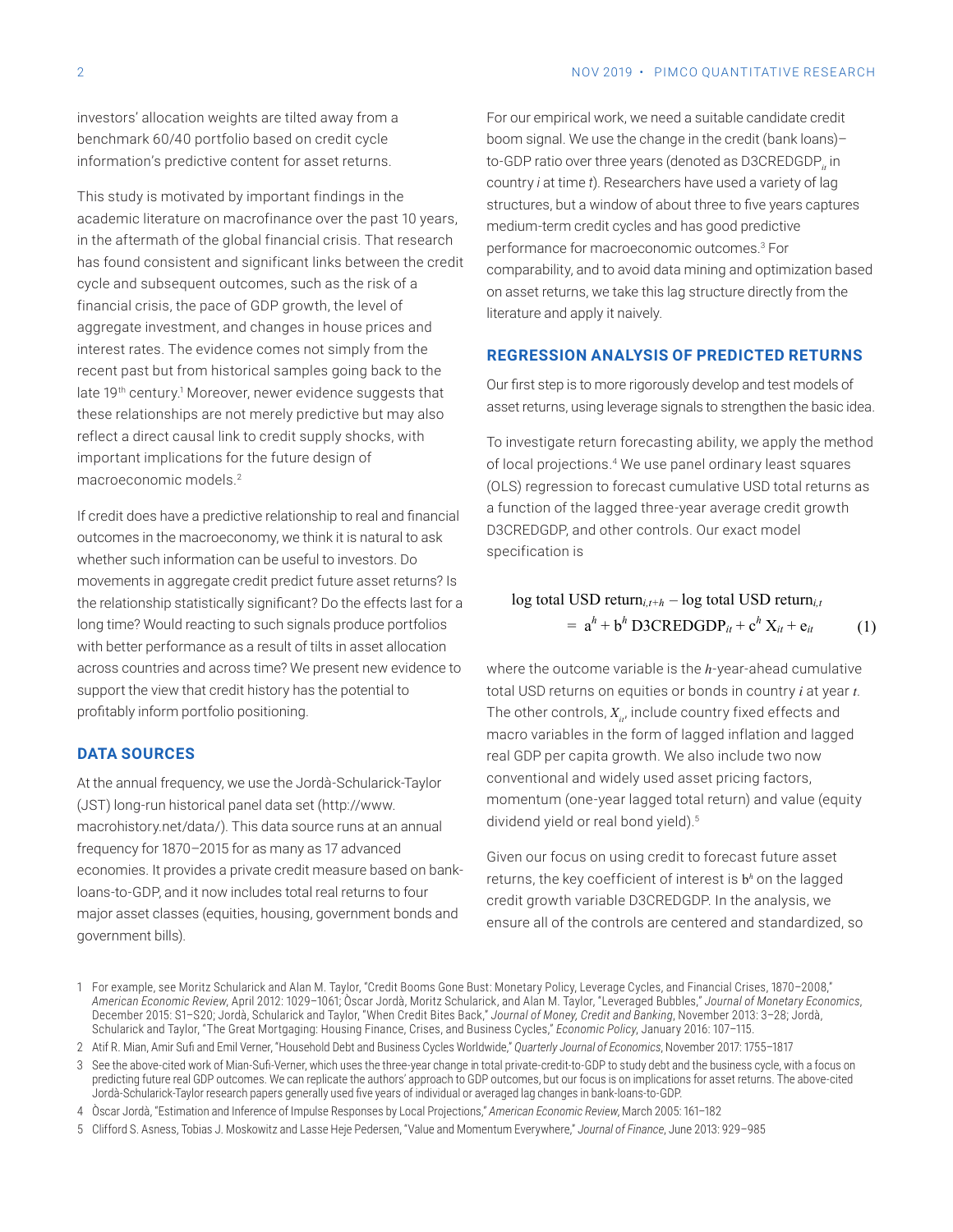#### NOV 2019 • PIMCO OUANTITATIVE RESEARCH 3

impulse response coefficients can be interpreted as the change in the forecast due to a +1 standard deviation (s.d.) shock in the corresponding regressor. For reference, in the sample used here D3CREDGDP has a mean of 3.77% and an s.d. of 8.82%.

Exhibit 1 displays the impulse responses for b<sup>h</sup> in graphical form for equities and bonds, using the forecast model on the post-1950 advanced economy panel. In these charts, the solid line shows the response out to a five-year horizon for cumulative USD total returns for a +1 s.d. shock to D3CREDGDP, with confidence intervals of ±1 and ±2 s.d. shown by dashed and dotted lines, respectively. Similar results are obtained for equity and bond local currency returns and also for equity and bond returns expressed in USD as an excess over three-month Treasury bills.

The key test here is whether the coefficient on D3CREDGDP is statistically significant. We are also interested in whether it has the expected sign. The null hypothesis is clearly rejected, and the coefficient on D3CREDGDP is statistically significant at Years 1–5 for equities but not for bonds. (As can be inferred from the exhibits, if, as a robustness check, we use the credit variable lagged one year to allow for delayed data releases, this produces similar responses.)

We find that larger credit booms measured by D3CREDGDP go hand in hand with USD return underperformance in equities relative to bonds. In the first three years, given a +1 s.d. shock to D3CREDGDP, the forecast USD total equity returns drop by an average of about 250 to 300 bps per year, but the forecast USD total bond returns are virtually flat.

These results provide further support for a leverage-based portfolio tilt approach, and by adding controls we can be further reassured. We now see that, from a forecasting perspective, leverage signals contain distinct predictive information about asset returns that is not already summarized in macro data or in standard factors like momentum and value.

# **CROSS-SECTIONAL PERFORMANCE GAINS WITH A GLOBAL PORTFOLIO SORT BACKTEST**

The first test of whether leverage signals can improve asset allocation is a pure cross-section test in the form of a simple high-minus-low sort. We refer to this as a sort on a leverage factor (L).<sup>6</sup> We ask: Do global portfolios weighted more toward low credit boom economies and less toward high credit boom economies outperform? Can such sorts also outperform other sorts based on traditional factors, such as a value factor (V) and a momentum factor (M)?

# Exhibit I: Predicted future USD total return index, response to +I s.d. change in D3CREDGDP out to 5 years (annual data for advanced economies since 1950 **–** 2015 sample)



**Hypothetical example for illustrative purposes only.** Source: PIMCO calculations using Jordà-Schularick-Taylor database.

<sup>6</sup> We use the notation L (for "leverage") for this factor as a way of avoiding the designation C (for "credit") because that would invite confusion given the use of the same notation for the already established carry factor (e.g., CMV).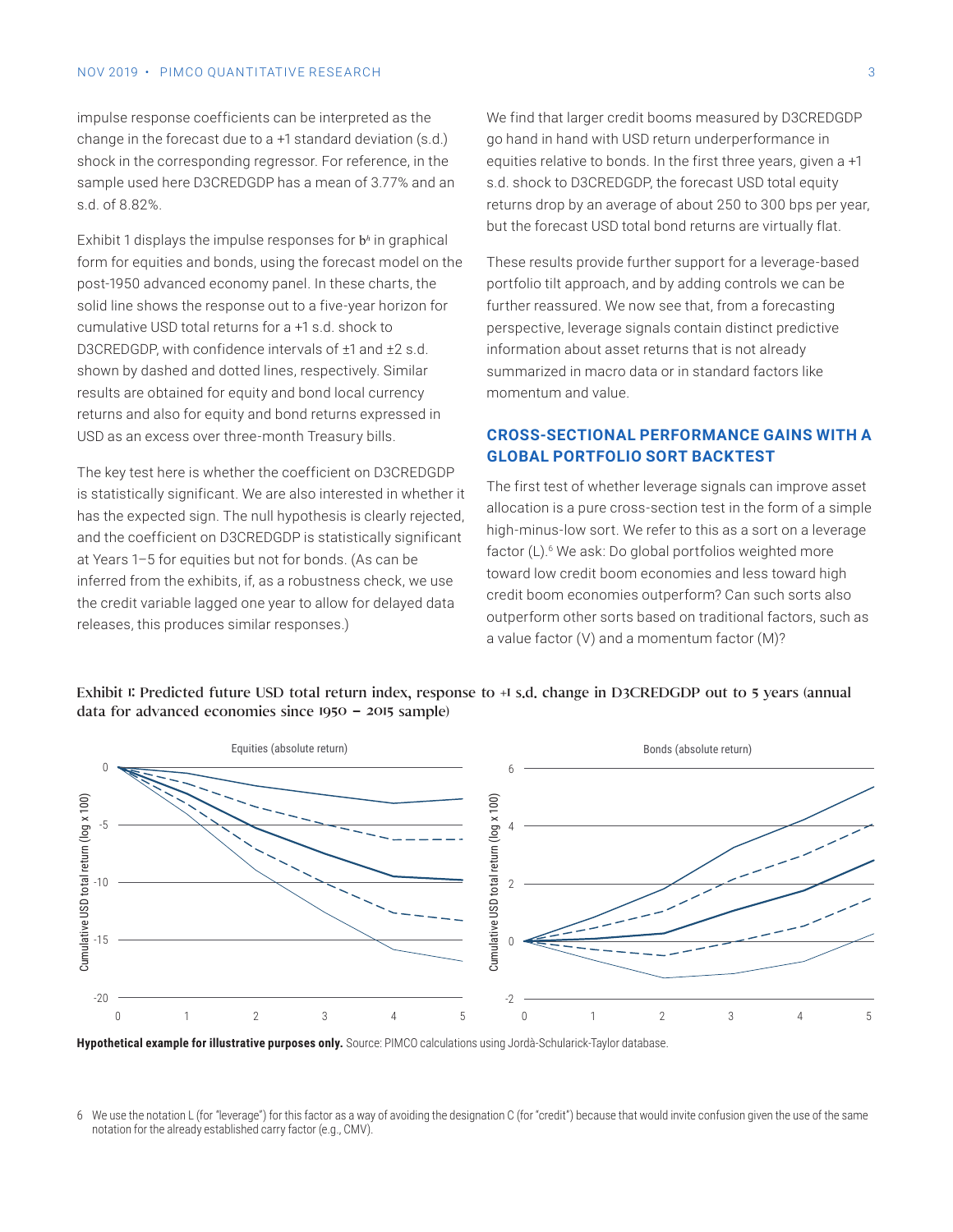For this test, we use the same leverage indicator as above, D3CREDGDP, and in each year rank 14 advanced economies on this variable relative to its lagged 20-year country-specific mean.7 We also create ranks based on momentum, defined as the prior year's total return, and value, defined as the equity dividend yield or the real bond yield, using lagged 10-year average inflation. The leverage ranking is inverse (high is adverse for risk assets); the momentum and value rankings are noninverse (high is favorable for risk assets).

We apply these sorts to cross-country equity, bond and 60/40 portfolios, with returns computed at an annual frequency in U.S. dollars. The L, M and V portfolios are constructed to be long the top tercile and short the bottom tercile of countries for each ranking, respectively. These are pure long/short portfolios and can be judged on excess returns. Alternatively, we compute a long-only portfolio that is the underlying equity, bond and 60/40 portfolios plus the long/short, meaning these are double-weight the top tercile and zero-weight the bottom tercile.

The Sharpe ratios of excess returns are shown in Exhibit 2. In the table, the three panels refer to equity, bond and 60/40 portfolios. Within each panel, the rows refer to sample periods. Before 1958, we have uneven value signal data availability, so only the credit signal is reported. Across each

row, every column considers a different combination of factors to be used as signals. The first column (null) means there are no signals and the excess return is zero. The next three columns refer to returns when L, M and V are used as single factors. The last four columns consider multiple factors: MV, ML, VL and MVL.

The results are consistent, and even the full-sample results since 1890 with leverage only show a meaningful gain in Sharpe ratio – for example, from 0.455 to 0.489 for equity, 0.224 to 0.236 for bonds and 0.432 to 0.447 for the 60/40 (equity/bonds). To see the wider range of signals, we can zoom in on the 1980–2015 results in Exhibit 2. Here:

- For equity, the best single signal by far is L. The null has a Sharpe ratio of 0.497. At an annual frequency, M has negative value, lowering the Sharpe to 0.377; the V signal achieves 0.596; and the L achieves 0.613. Of all the cases with multiple signals, the best is VL at 0.631.
- For bonds, the best single signal is M, with L close behind.
- The null has a Sharpe ratio of 0.468. The M has a Sharpe of 0.510, the V achieves 0.490, and the L achieves 0.503. With multiple signals, the best is ML or MVL at 0.512.

|            | (1)<br><b>No signals</b> | (2)<br><b>Single signals</b> |                          |                   | (3)<br><b>Multiple signals</b> |                          |                          |                   |
|------------|--------------------------|------------------------------|--------------------------|-------------------|--------------------------------|--------------------------|--------------------------|-------------------|
| (a) EQUITY | <b>NULL</b>              | L.                           | M                        | V                 | <b>MV</b>                      | <b>ML</b>                | <b>VL</b>                | <b>MVL</b>        |
| 1890-2015  | 0.455                    | 0.489                        | $\overline{\phantom{0}}$ | $\qquad \qquad -$ | $\qquad \qquad -$              | $\overline{\phantom{0}}$ | -                        | $\hspace{0.05cm}$ |
| 1958-2015  | 0.496                    | 0.579                        | 0.399                    | 0.567             | 0.496                          | 0.503                    | 0.593                    | 0.537             |
| 1980-2015  | 0.497                    | 0.613                        | 0.377                    | 0.596             | 0.498                          | 0.508                    | 0.631                    | 0.552             |
| (B) BONDS  | <b>NULL</b>              | L                            | M                        | V                 | <b>MV</b>                      | <b>ML</b>                | <b>VL</b>                | <b>MVL</b>        |
| 1890-2015  | 0.224                    | 0.236                        | $\qquad \qquad -$        | $\qquad \qquad -$ | $\qquad \qquad -$              | -                        | -                        |                   |
| 1958-2015  | 0.436                    | 0.459                        | 0.466                    | 0.448             | 0.465                          | 0.467                    | 0.46                     | 0.466             |
| 1980-2015  | 0.468                    | 0.503                        | 0.51                     | 0.49              | 0.51                           | 0.512                    | 0.505                    | 0.512             |
| (C) 60/40  | <b>NULL</b>              | L                            | M                        | V                 | <b>MV</b>                      | <b>ML</b>                | <b>VL</b>                | <b>MVL</b>        |
| 1890-2015  | 0.432                    | 0.447                        | -                        | $\qquad \qquad -$ | $\overline{\phantom{m}}$       | $\overline{\phantom{0}}$ | $\overline{\phantom{0}}$ |                   |
| 1958-2015  | 0.547                    | 0.625                        | 0.47                     | 0.602             | 0.55                           | 0.56                     | 0.628                    | 0.585             |
| 1980-2015  | 0.557                    | 0.669                        | 0.462                    | 0.638             | 0.565                          | 0.577                    | 0.673                    | 0.611             |

Exhibit 2: Sharpe ratios for excess returns to portfolio sorts with different signals (null = no signal, L = leverage,  $M = Momentum$ ,  $V = Value$ 

**Hypothetical example for illustrative purposes only.** Source: PIMCO calculations using Jordà-Schularick-Taylor database

7 Three countries out of 17 in the JST data set were dropped due to limited data: Canada, Portugal and Switzerland.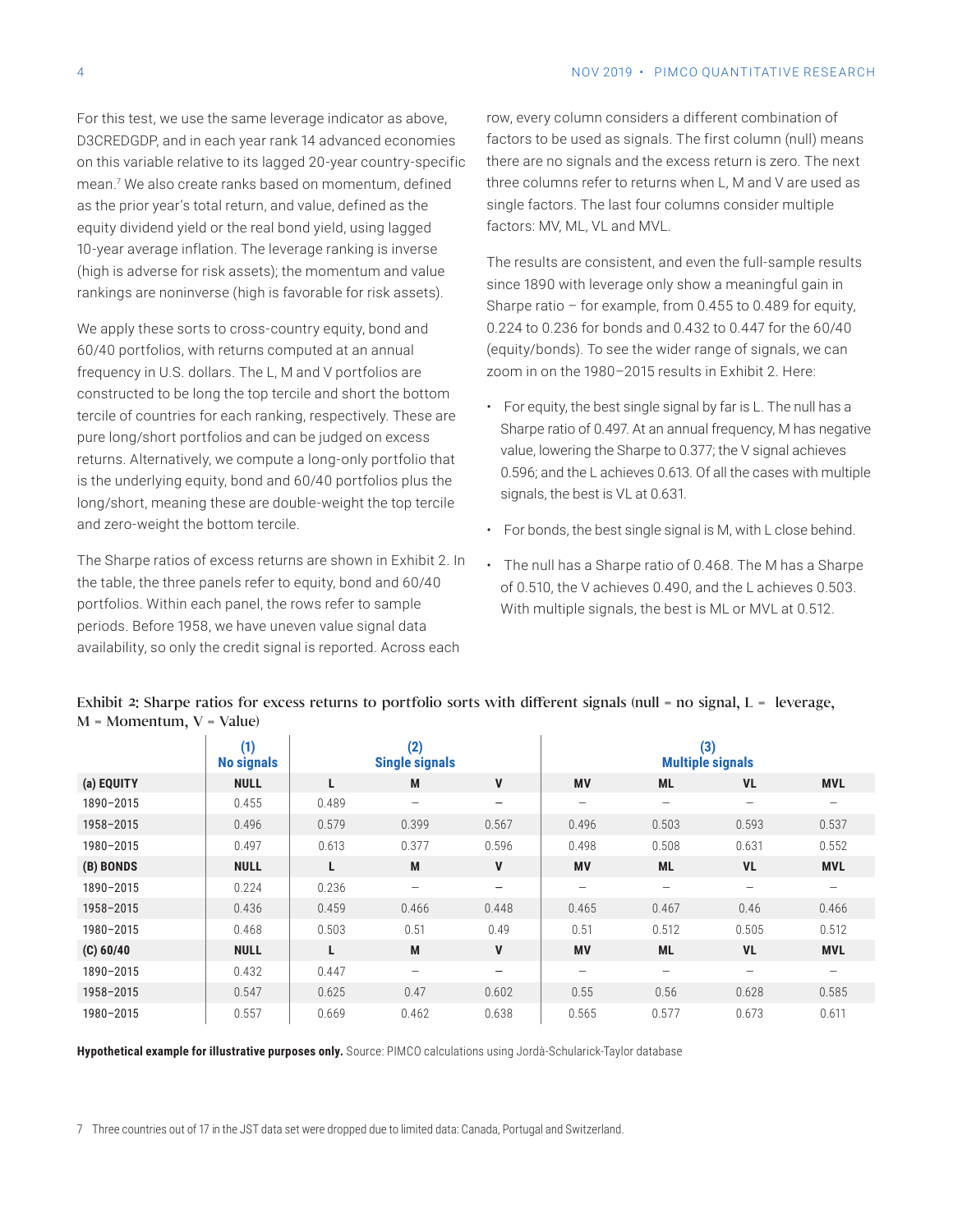#### <span id="page-4-0"></span>NOV 2019 • PIMCO OUANTITATIVE RESEARCH 5

• For 60/40 portfolios, the best single signal is L. The null has a Sharpe ratio of 0.557. The M has a Sharpe of 0.462, the V achieves 0.638, and the L achieves 0.669. With multiple signals, the best is VL at 0.673.

When all signal combinations are considered, in every case the best sort is always a multiple signal sort, which always includes L, with VL for equities and ML for bonds. (Note that the failure of M for equities is due to the annual frequency of observation. As we shall discuss later, and as is well known, M has a signal value at higher frequencies, such as quarterly.)

Thus, leverage seems to matter: Credit growth has crosssectional predictive value for asset returns and allocation decisions, judged by the performance gains of these simple portfolio sorts.

# **TIME-SERIES AND CROSS-SECTIONAL PERFORMANCE WITH A MARKOWITZ MODEL BACKTEST**

Our portfolio sort results show that gains can be made in cross section by an asset allocation that tilts away from countries in high credit boom states and toward countries in low credit boom states. But can this idea extend to time-series asset allocation? We argue that it can. To provide evidence for this, we expand the analysis in two ways:

- Using a predictive model of asset returns like those above to inform portfolio allocation in each country, based on the state of the credit cycle and other factors
- Breaking the constraint of the baseline 100% long-only allocation to equities and bonds to go long/short with leverage, with the offsetting position in USD short-term bills

The approach we take is a standard out-of-sample recursive backtest using the model's annual return forecasts to solve a Markowitz stock/bond allocation problem for each country. We use the same type of regression models as above to make rolling forecasts of a vector of excess returns for each country and each year for equities and bonds (relative to three-month U.S. Treasury bills), focusing on forward-looking total returns at a holding period horizon of one year (*h* = 1). In the model, we include as controls momentum, value and lags of the change in private-credit-to-GDP (bank lending), plus country fixed effects, lagged real output growth and lagged inflation.

In detail, from 1980 on we make a rolling one-step forecast of annual returns  $\hat{\mathbf{r}}$  for the vector of the two assets, using the fitted values from the previous regressions for each asset class at the one-year horizon:

Forecast annual total USD return<sub>i,t+1</sub>  
= 
$$
\hat{a}^h + \hat{b}^h
$$
 D3CREDGDP<sub>it</sub> +  $\hat{c}^h$  X<sub>it</sub>. (2)

We can implement this forecasting model in various ways; we can include all controls, but we can also look at alternatives with some controls, or even with no controls as the null.

We performed the rolling regressions with both unconstrained and constrained coefficients, with similar results. In the more conservative constrained results shown below, the coefficients on momentum and value in the rolling regressions were restricted to conventional positive values and the coefficient on credit was restricted to negative values. We did this to ensure that the signal would not invert arbitrarily in some windows and create spurious support for the assumed model. Coefficients on real output growth and lagged inflation were left unconstrained.

Given the rolling forecast and the covariance matrix of pooled excess returns  $\widehat{V}$  in the raw data, the optimal tangent portfolio  $\widehat{\mathbf{\mathcal{V}}}^{-1}\widehat{\mathbf{\mathcal{r}}}$  is then used as an asset allocation rule at Year  $\iota$ . To ensure we are using past data, only the pre-1970 sample data are used to estimate  $\widehat{V}$  in this exercise. We then apply a simple global portfolio strategy in which the allocation is always 1/N to each country, but model-based optimal weights for that country set the stock/bond tilt using  $\widehat{V}^{-1}\widehat{r}$ .

The performance characteristics of realized returns can then be analyzed and compared across different strategies – i.e., for different subsets of signals used as control variables, as well as for various samples, periods and so on.<sup>[8](#page-5-0)</sup> Note that these portfolios are unconstrained, so both long and short positions are permitted, in contrast to the simple long-only 60/40 sorts used above.

How well do these types of portfolio strategies work? In Exhibit 3, the backtest based on out-of-sample excess returns is shown for various signals for the 1980–2015 period, and it illustrates that performance gains from strategies incorporating credit growth signals can be meaningful, even over and above the gains from well-known signals like momentum and value.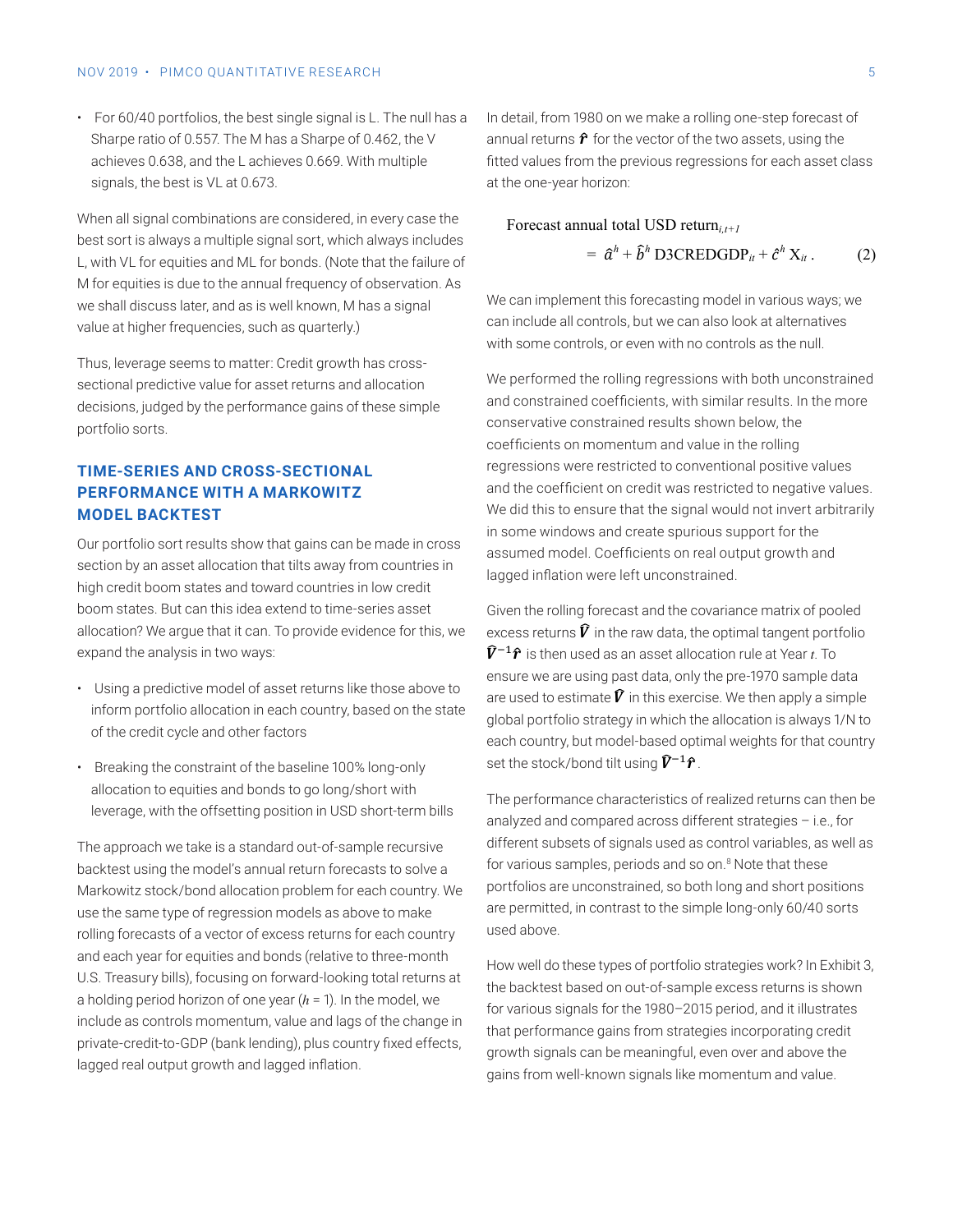<span id="page-5-0"></span>Column 1 shows a simple Sharpe ratio for the excess return over three-month Treasury bills for the unconstrained optimal portfolios of each strategy. The unlevered 60/40 benchmark has a mean rolling 10-year Sharpe ratio of 0.35. Below it is the null model, which omits all signals except (rolling) country fixed effects; its Sharpe is still only 0.46. Adding only momentum, value or leverage signals individually lifts the Sharpe to 0.70, 0.84 or 0.81, respectively – a meaningful gain. Adding momentum and value signals together raises the Sharpe ratio to 0.86; including leverage as well lifts the Sharpe to 0.97.

Despite the small sample, we also looked into inference on the Sharpe ratios. For the portfolio returns, the small sample (T = 35 years) leads to Lo asymptotic standard errors on the null Sharpe ratio equal to 0.18; in Column 1, we find that the V and L signals

deliver a Sharpe ratio more than +2 s.d. in excess of the null, but the M signal falls just short of that threshold. The MVL combination delivers a Sharpe almost +3 s.e. in excess of the null.

Clearly, using a combination of signals is the best approach, and in this setting the inclusion of leverage signals improves the Sharpe ratio of the strategy by 0.11 units. As Column 2 shows, scaled to the same volatility as the benchmark 60/40 portfolio, the null model raises mean returns by 16 bps, the L factor by 55 bps and the MVL factor combination by 71 bps.

Columns 3 to 6 show that model performance improves the most when we use the value and leverage signals, as indicated by the full-sample R-squared statistics and the statistical significance of the constrained coefficients on the respective signals.

|                                                        | Exhibit 3: Sharpe ratios and scaled USD excess returns versus U.S. T-bills to seven Markowitz portfolio strategies |
|--------------------------------------------------------|--------------------------------------------------------------------------------------------------------------------|
| (annual data for advanced economies, 1980-2015 sample) |                                                                                                                    |

| <b>Strategy</b> | (1)<br><b>Mean</b><br>rolling 10-year<br><b>Sharpe ratio</b> | (2)<br>Mean return,<br>scaled to same vol<br>as 60/40 | (3)<br><b>Model R-squared,</b><br>full sample,<br>equities | $\left(4\right)$<br><b>Significance</b><br>levels, full sample,<br>equities | (5)<br><b>Model R-squared,</b><br>full sample, bonds | (6)<br><b>Significance</b><br>levels, full sample,<br>equities |
|-----------------|--------------------------------------------------------------|-------------------------------------------------------|------------------------------------------------------------|-----------------------------------------------------------------------------|------------------------------------------------------|----------------------------------------------------------------|
| 60/40           | 0.35                                                         | 0.048                                                 | $\hspace{0.1mm}-\hspace{0.1mm}$                            | $\hspace{0.1mm}-\hspace{0.1mm}$                                             | $\qquad \qquad -$                                    | $\qquad \qquad -$                                              |
| Null            | 0.46                                                         | 0.064                                                 | 0.000                                                      | $\overline{\phantom{m}}$                                                    | 0.000                                                | $\qquad \qquad$                                                |
| M               | 0.70                                                         | 0.089                                                 | 0.027                                                      | M                                                                           | 0.045                                                | M                                                              |
| V               | 0.84                                                         | 0.104                                                 | 0.074                                                      | $V$ ***                                                                     | 0.086                                                | $\frac{1}{x^{*}}$                                              |
| L               | 0.81                                                         | 0.103                                                 | 0.049                                                      | $ ***$                                                                      | 0.052                                                | $ *** $                                                        |
| MV              | 0.86                                                         | 0.104                                                 | 0.074                                                      | $M V***$                                                                    | 0.086                                                | $M V***$                                                       |
| <b>MVL</b>      | 0.97                                                         | 0.119                                                 | 0.093                                                      | $M V***$   ***                                                              | 0.093                                                | $M V***$   ***                                                 |
|                 |                                                              |                                                       |                                                            |                                                                             |                                                      |                                                                |

Note: Standard errors on signal coefficient in Columns 4 and 6: \* p < 0.05, \*\* p < 0.01, \*\*\* p < 0.001

**Hypothetical example for illustrative purposes only.** Source: PIMCO calculations using Jordà-Schularick-Taylor database.



Exhibit 4: Rolling Sharpe ratios for excess USD total returns to seven Markowitz portfolio strategies (annual data for advanced economies, 10-year rolling averages since 1980 **–** 2015 sample)

**Hypothetical example for illustrative purposes only.** Source: PIMCO calculations using Jordà-Schularick-Taylor database.

[8](#page-4-0) To apply this technique to annual data, Portugal and Switzerland were dropped due to missing dividend yield data. The training sample is 1950-1969 for N = 14 countries, and the expanding out-of-sample window is 1970–2014.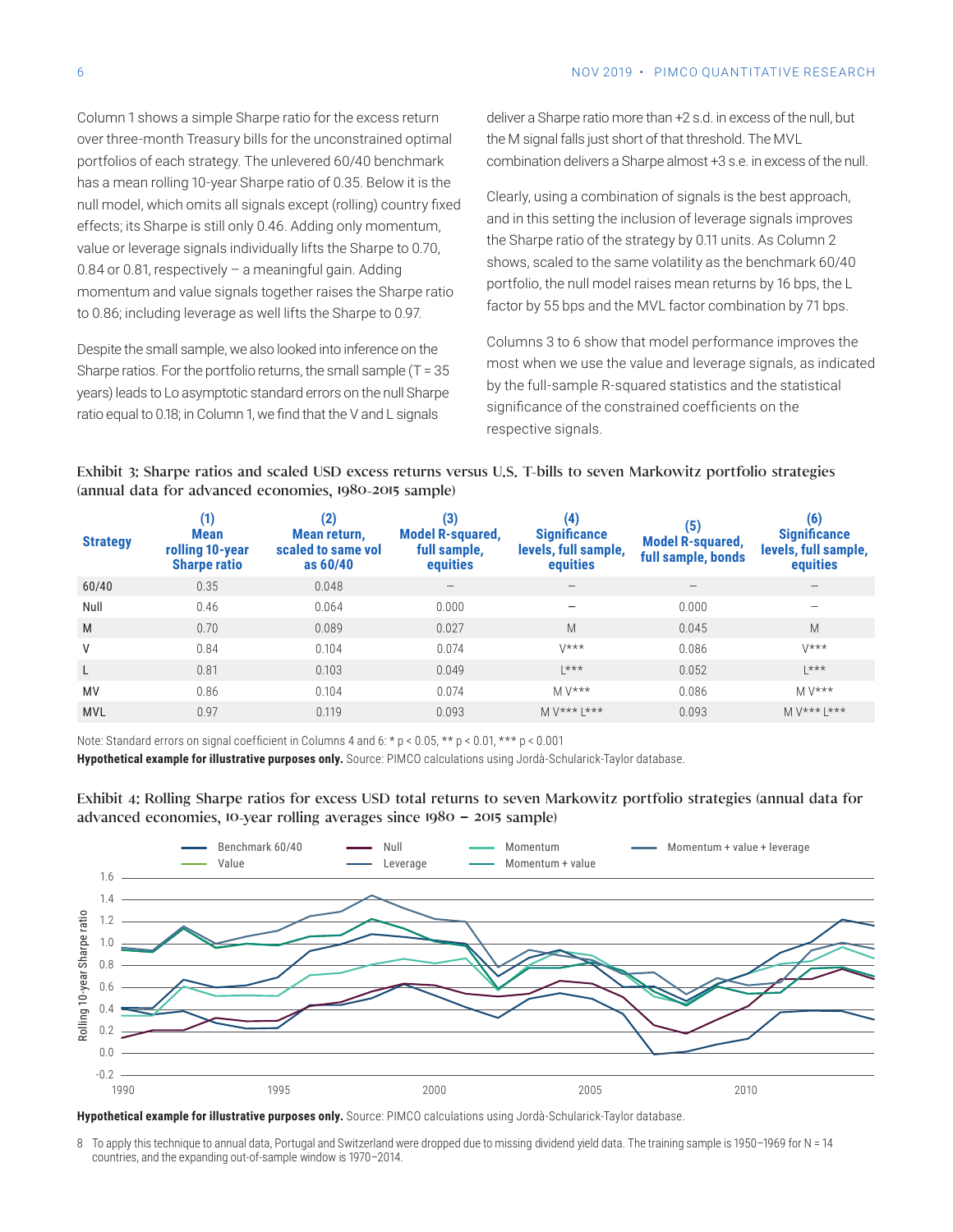Finally, Exhibit 4 shows the 10-year rolling Sharpe ratios for each of the strategies. The strategy using the full set of momentum, value and leverage signals has been able to fairly consistently deliver the best performance of any set of signals – or, at least, not do much worse than its rivals.

#### **QUARTERLY PERFORMANCE BACKTESTING**

The results above provide evidence as to how lagged credit growth can be used as a predictor of forward-looking asset returns using historical annual panel data from 1950 to the present for a set of advanced economies. One obvious question that follows is whether the same predictability hypothesis is supported by higher-frequency data that might be more useful in a real-time investment environment.

To address this question, we repeat and extend the analysis using quarterly data. For comparability with the results from annual data, we follow the same local projection specification as closely as possible, but with some necessary changes.

First, the outcome variable is now the one-quarter-ahead total USD return to each asset class (in country *i*, from quarter *q* to *q + h*). Second, we change the bond total return variable, which in the annual long-run data was for 10-year government bonds only, and here is based on returns to an aggregate bond index composed of both corporate and government bonds, with data provided by Haver Analytics. Third, in the set of control variables we include momentum  $(q \text{ minus } q - 1 \text{ log change to})$ total USD return) and reversal or quasi-value  $(q - 1)$  minus  $q - 20$  log change). Fourth, we include D3CREDGDP, defined now as the average of the past four quarters (lags 1 to 4) of the observations of three-year lagged changes in credit-to-GDP, where we use multiple observations of credit growth to cope with noise. Another change from using annual data is the construction of the credit variable, which in the JST data was total-bank-loans-to-private-sector but here, from Bank for International Settlements (BIS) data, is defined as total private sector debt (private nonfinancial sector debt of all kinds, including loans and debt securities).

Overall, the full in-sample results of this local projection exercise show that past credit can still be used as a predictor for forward-looking asset returns with quarterly frequency data. In line with the post–World War II annual results, higher lagged credit growth is negative for equity returns going forward and weakly positive for bond returns.

These results offer guidance, but the real test is whether the predictive power generates gains in performance when applied to asset allocation strategies with optimal portfolios reset every quarter. As in the annual data exercise, we use recursive predicted excess returns to stocks and bonds to construct an optimal tangent portfolio for each date for each country and then assemble these stock/bond tilts into a world portfolio with 1/N weights. In this exercise, we use quarterly data and an out-of-sample window from first-quarter 1995 until today.

In this exercise, the excess return of the portfolio strategy using the combined MVL signals achieves a Sharpe ratio of 0.74

| <b>Strategy</b> | Excess return,<br>mean | (2)<br>Excess return,<br>s.d. | (3)<br><b>Sharpe</b><br>ratio | (4)<br><b>Tracking</b><br>error | (5)<br>Leverage |
|-----------------|------------------------|-------------------------------|-------------------------------|---------------------------------|-----------------|
| Benchmark 60/40 | 0.0601                 | 0.1299                        | 0.462                         | $\Omega$                        |                 |
| Add 1% overlay  | 0.0641                 | 0.1339                        | 0.479                         | 0.0055                          | 1.056           |
| Add 2% overlay  | 0.0681                 | 0.1380                        | 0.493                         | 0.0109                          | 1.113           |
| Add 3% overlay  | 0.0721                 | 0.1422                        | 0.507                         | 0.0164                          | 1.169           |
| Add 4% overlay  | 0.0761                 | 0.1465                        | 0.519                         | 0.0219                          | 1.226           |
| Add 5% overlay  | 0.0801                 | 0.1508                        | 0.531                         | 0.0273                          | 1.282           |

#### Exhibit 5: Performance of a benchmark 60/40 with a momentum + value + leverage (MVL) overlay of 0% to 4% (quarterly data, annualized returns)

Note: Standard errors on signal coefficient in Columns 4 and 5: \* p < 0.05, \*\* p < 0.01, \*\*\* p < 0.001

**Hypothetical example for illustrative purposes only.** Source: PIMCO calculations using BIS and PIMCO data. Sample period Q1 1995–Q1 2018. Performance figures do not reflect the deduction of investment advisory fees and would be lower if applied. Exhibit is provided for illustrative purposes and is not indicative of the past or future performance of any PIMCO product.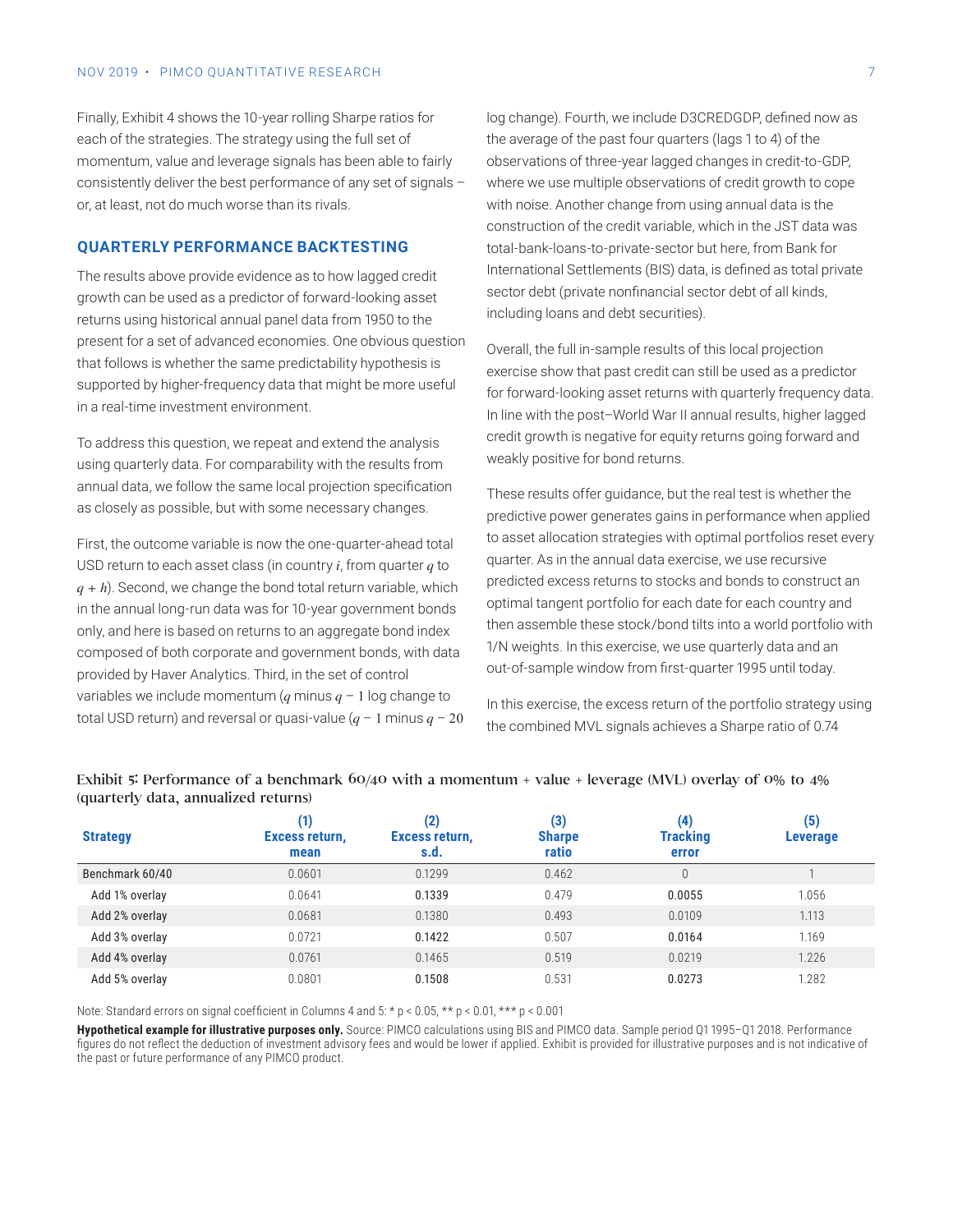(annualized) for the full sample. MV signals alone achieve a Sharpe ratio of 0.67, so the performance gain from adding the credit signal is about 9%, or 0.07 units. A null model with no signals achieves 0.61. Thus, the momentum and value signals improve performance, and the credit signal improves it further. Even the credit signal alone achieves 0.72, better than the null and MV, and close to the gains of all three.

In practice, the implementation of this kind of strategy may be difficult. Investors may be subject to leverage limits, but the Markowitz problem above was unconstrained. However, we can consider a thought experiment for a hypothetical portfolio manager with a 60/40 benchmark portfolio – with 1/N country weights, as explained above. But we allow this investor to seek additional performance by adding small increments of the Markowitz portfolio as an overlay.

What happens to the portfolio's returns and other metrics as these increments are increased? Exhibit 5 shows how the performance changes. Several features stand out.

Each row shows one strategy. The benchmark 60/40 is shown in the first row. In the next five rows, the overlay is added on top of the benchmark in small increments of 1%. Column 1 shows that each increment adds about 40 bps per year of excess return (over three-month Treasuries, the "risk-free rate" used here) compared with the benchmark's 601 bps; column 2 shows that excess return volatility also increases by about 40 bps relative to the benchmark's 1,299 bps. Column 3 shows that despite this some gains in Sharpe ratios are achieved:

about .014 units for each 1% overlay increment, over and above the benchmark's Sharpe ratio of 0.462. Column 4 cautions that increasing use of the overlay will lead to greater tracking error (computed as annual s.d. of deviations from the benchmark). If the portfolio can tolerate, say, a maximum of 273 bps of tracking error, then a 5% overlay allocation is at the limit, producing gains of about 200 bps of annual return and about 0.069 in Sharpe ratio units. This would represent a 15% improvement in annual returns if volatility were held constant. Finally, these gains are not long-only gains, because the overlay optimization is unconstrained in terms of portfolio weights. Column 5 shows the portfolio's implied average allocation to bonds plus equities, funded by short cash. Each 1% of overlay usage adds about 5%–6% of leverage. Thus, if we look at a 5% overlay, the portfolio would be about 130/30 long equities and bonds versus short cash, on average. The average equity weight would still be near 60% (close to the 60% in the long-only benchmark), but the average bond weight would be about 70% (versus 40% in the long-only benchmark). In other words, the overlay effectively induces a risk parity style of investing, on average.

Exhibit 6 looks in detail at the model-implied weights and leverage, with each dot representing a country's weight in a given quarter (each country is then weighted 1/N). For the 5% overlay, at the portfolio level, equity weights have a range of 55%–75% and bonds have a range of 51%–76%. At no time does the allocation short equities or bonds. The portfolio ranges between 17% and 44% short cash, so portfolio leverage ranges from 1.17 to 1.44 and averages 1.28.



#### Exhibit 6: Asset allocation weights with the 5% momentum + value + leverage (MVL) overlay

**Hypothetical example for illustrative purposes only.** Source: PIMCO calculations using Jordà-Schularick-Taylor database.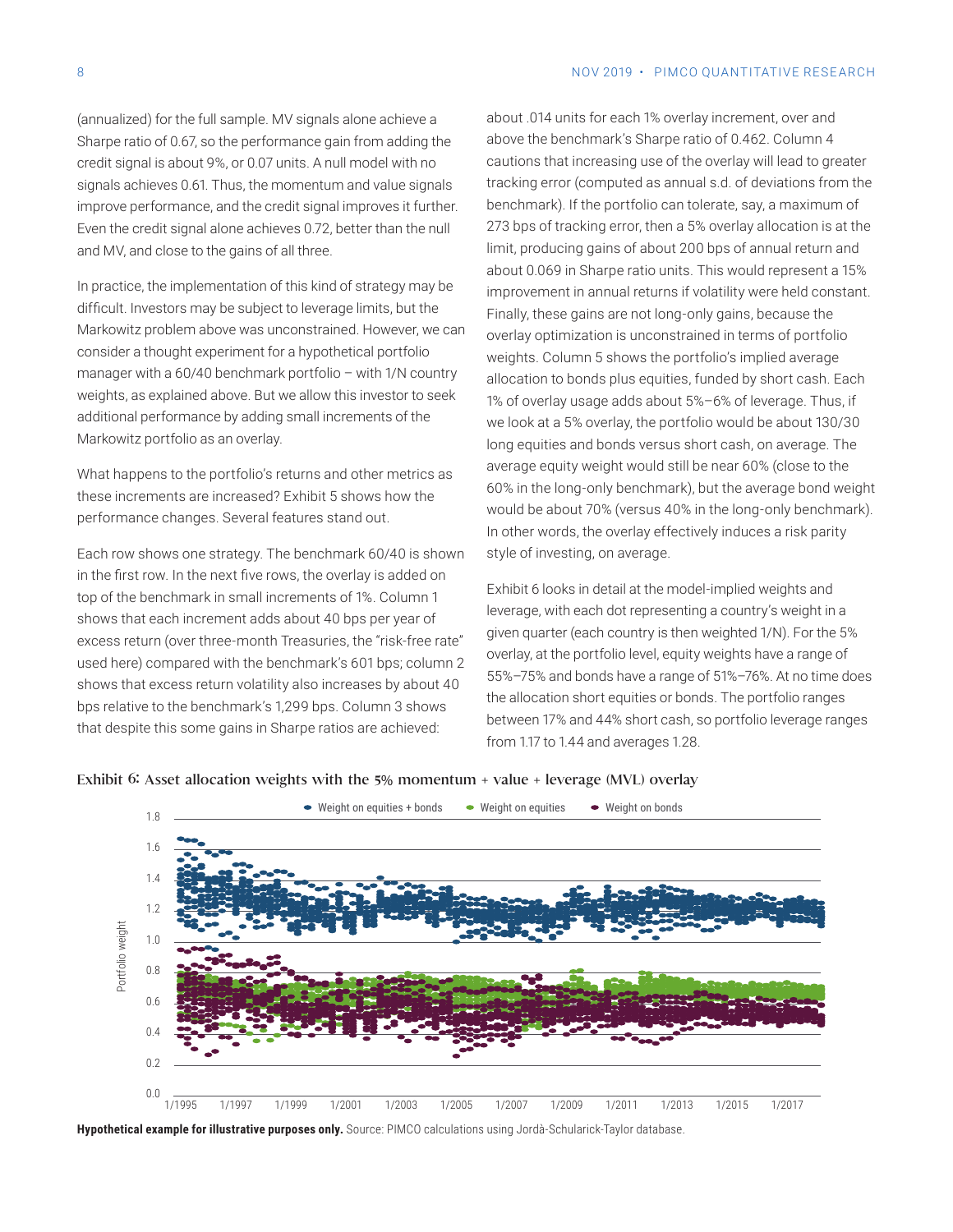## **CONCLUSION**

We set out to explore whether leverage cycles leave a signature on asset returns and whether these patterns have predictive value for investors. Already, a wave of research has provided evidence that credit boom and bust episodes deeply influence future macroeconomic outcomes, so it would be surprising if the same were not true of financial markets.

Preliminary evidence supports the hypothesis. Today credit boom periods tend to coincide with strong equity returns in the immediate past but weak equity returns in the near future. This is true to a lesser extent for bonds. We find that credit growth signals can be a useful input for a tactical asset allocation strategy, alongside such tried and tested signals as momentum and value.

Further research is needed to confirm the robustness of the idea, but our preliminary findings suggest that accounting for the role of credit booms and busts could be as important for asset pricing studies as it has become for mainstream macroeconomics.